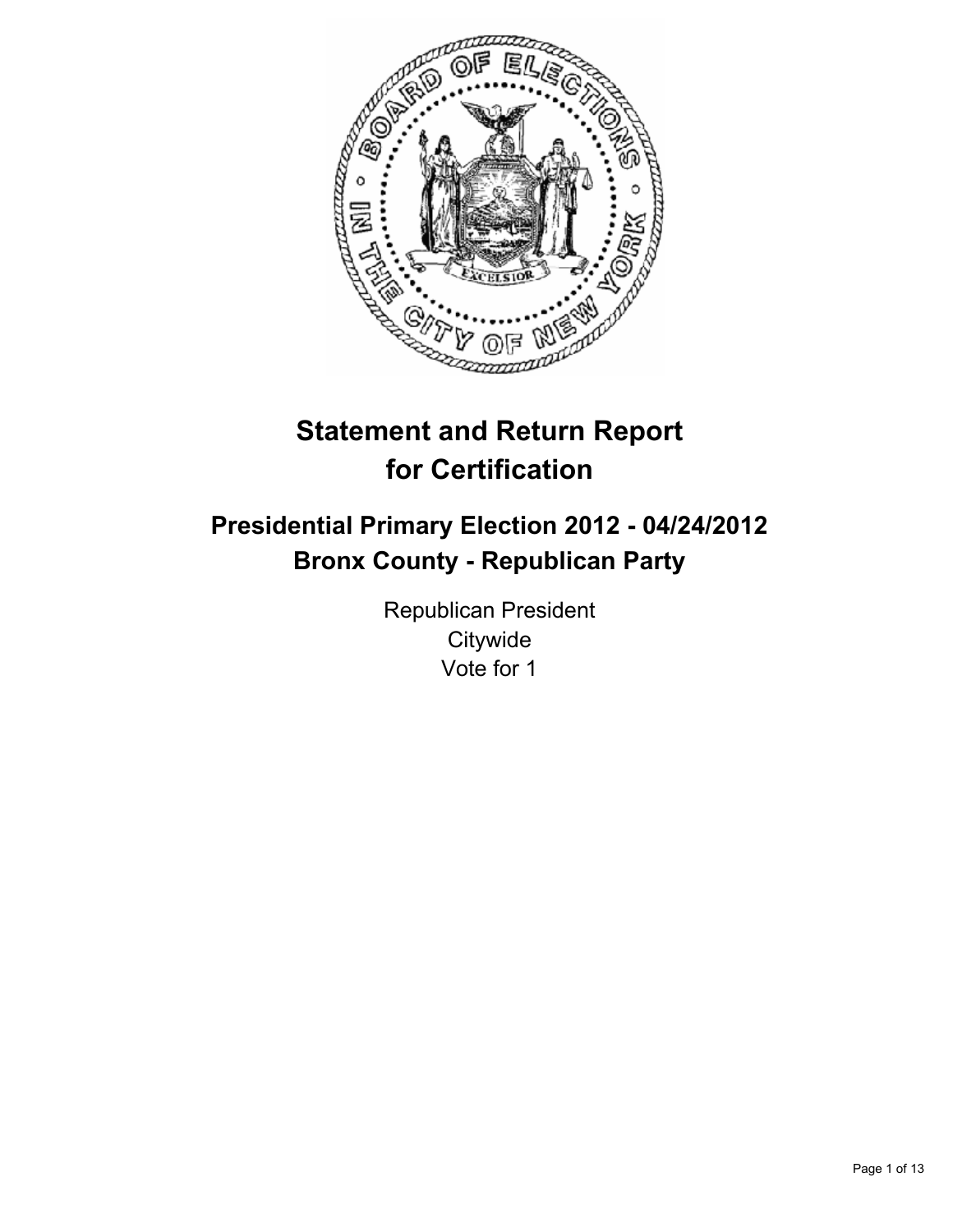

| <b>Assembly District 76</b>                              |                |
|----------------------------------------------------------|----------------|
| PUBLIC COUNTER                                           | 98             |
| <b>EMERGENCY</b>                                         | $\mathbf 0$    |
| ABSENTEE/MILITARY                                        | 12             |
| <b>FEDERAL</b>                                           | 4              |
| SPECIAL PRESIDENTIAL                                     | 0              |
| <b>AFFIDAVIT</b>                                         | 1              |
| <b>Total Ballots</b>                                     | 115            |
| Less - Inapplicable Federal/Special Presidential Ballots | 0              |
| <b>Total Applicable Ballots</b>                          | 115.00         |
| <b>RON PAUL</b>                                          | 20             |
| <b>NEWT GINGRICH</b>                                     | 11             |
| <b>MITT ROMNEY</b>                                       | 67             |
| <b>RICK SANTORUM</b>                                     | 15             |
| <b>Total Votes</b>                                       | 113            |
| Unrecorded                                               | $\overline{2}$ |
| <b>Assembly District 78</b>                              |                |
| PUBLIC COUNTER                                           | 0              |
| <b>EMERGENCY</b>                                         | 0              |
| ABSENTEE/MILITARY                                        | 0              |
| <b>FEDERAL</b>                                           | 0              |
| SPECIAL PRESIDENTIAL                                     | 0              |
| <b>AFFIDAVIT</b>                                         | 0              |
| <b>Total Ballots</b>                                     | 0              |
| Less - Inapplicable Federal/Special Presidential Ballots | $\Omega$       |
| <b>Total Applicable Ballots</b>                          | 0.00           |
| <b>RON PAUL</b>                                          | 0              |
| <b>NEWT GINGRICH</b>                                     | 0              |
| <b>MITT ROMNEY</b>                                       | 0              |
| <b>RICK SANTORUM</b>                                     | 0              |
| <b>Total Votes</b>                                       | 0              |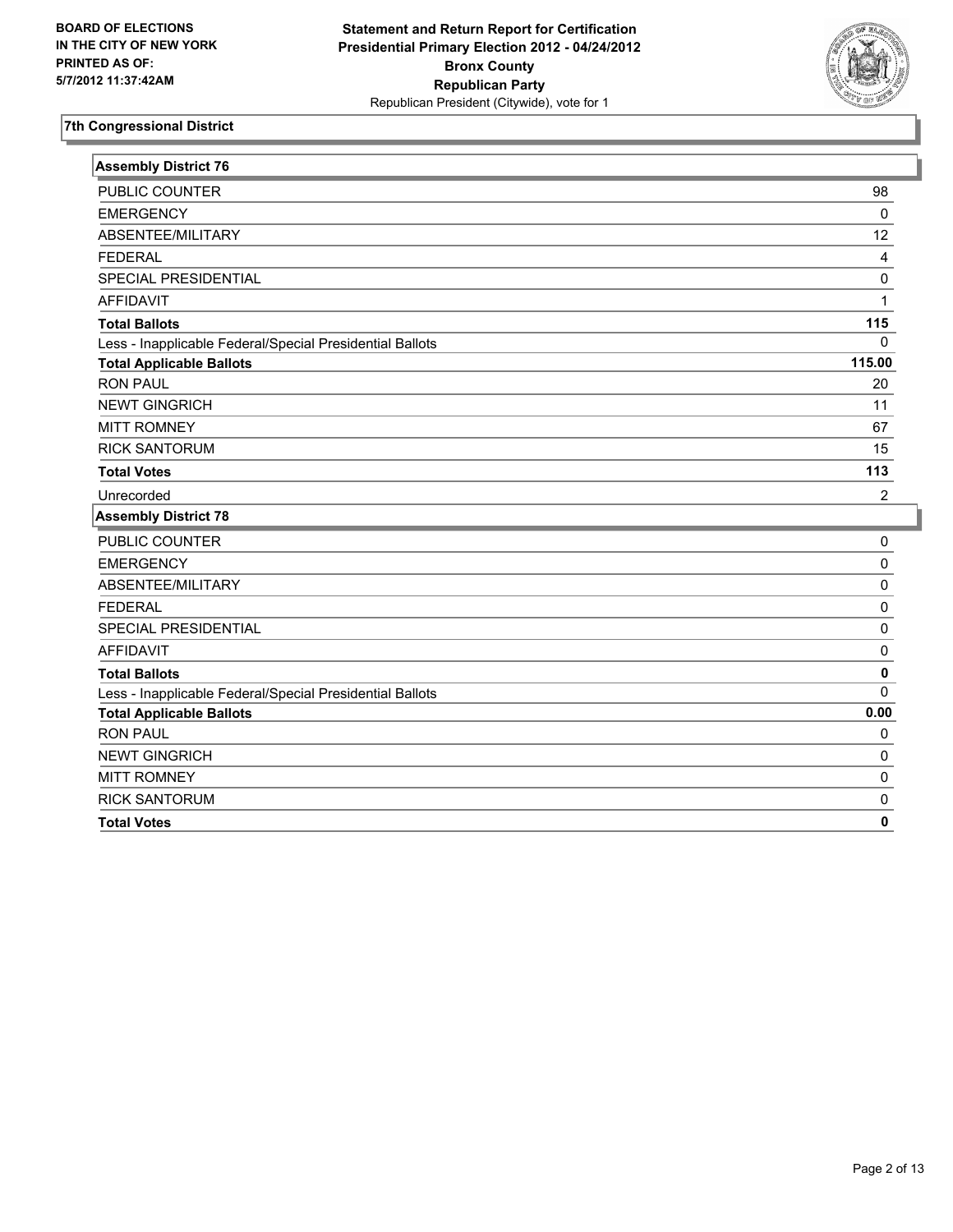

| <b>Assembly District 80</b>                              |          |
|----------------------------------------------------------|----------|
| PUBLIC COUNTER                                           | 195      |
| <b>EMERGENCY</b>                                         | $\Omega$ |
| ABSENTEE/MILITARY                                        | 62       |
| <b>FEDERAL</b>                                           | 3        |
| SPECIAL PRESIDENTIAL                                     | 0        |
| <b>AFFIDAVIT</b>                                         | 4        |
| <b>Total Ballots</b>                                     | 264      |
| Less - Inapplicable Federal/Special Presidential Ballots | $\Omega$ |
| <b>Total Applicable Ballots</b>                          | 264.00   |
| <b>RON PAUL</b>                                          | 37       |
| <b>NEWT GINGRICH</b>                                     | 33       |
| <b>MITT ROMNEY</b>                                       | 161      |
| <b>RICK SANTORUM</b>                                     | 30       |
| <b>Total Votes</b>                                       | 261      |
| Unrecorded                                               | 3        |
| <b>Assembly District 82</b>                              |          |
| <b>PUBLIC COUNTER</b>                                    | 356      |
| <b>EMERGENCY</b>                                         | 0        |
| ABSENTEE/MILITARY                                        | 67       |
| <b>FEDERAL</b>                                           | 3        |
| SPECIAL PRESIDENTIAL                                     | 0        |
| <b>AFFIDAVIT</b>                                         | 3        |
| <b>Total Ballots</b>                                     | 429      |
| Less - Inapplicable Federal/Special Presidential Ballots | $\Omega$ |
| <b>Total Applicable Ballots</b>                          | 429.00   |
| <b>RON PAUL</b>                                          | 53       |
| <b>NEWT GINGRICH</b>                                     | 55       |
| <b>MITT ROMNEY</b>                                       | 276      |
| <b>RICK SANTORUM</b>                                     | 43       |
| <b>Total Votes</b>                                       | 427      |
| Unrecorded                                               | 2        |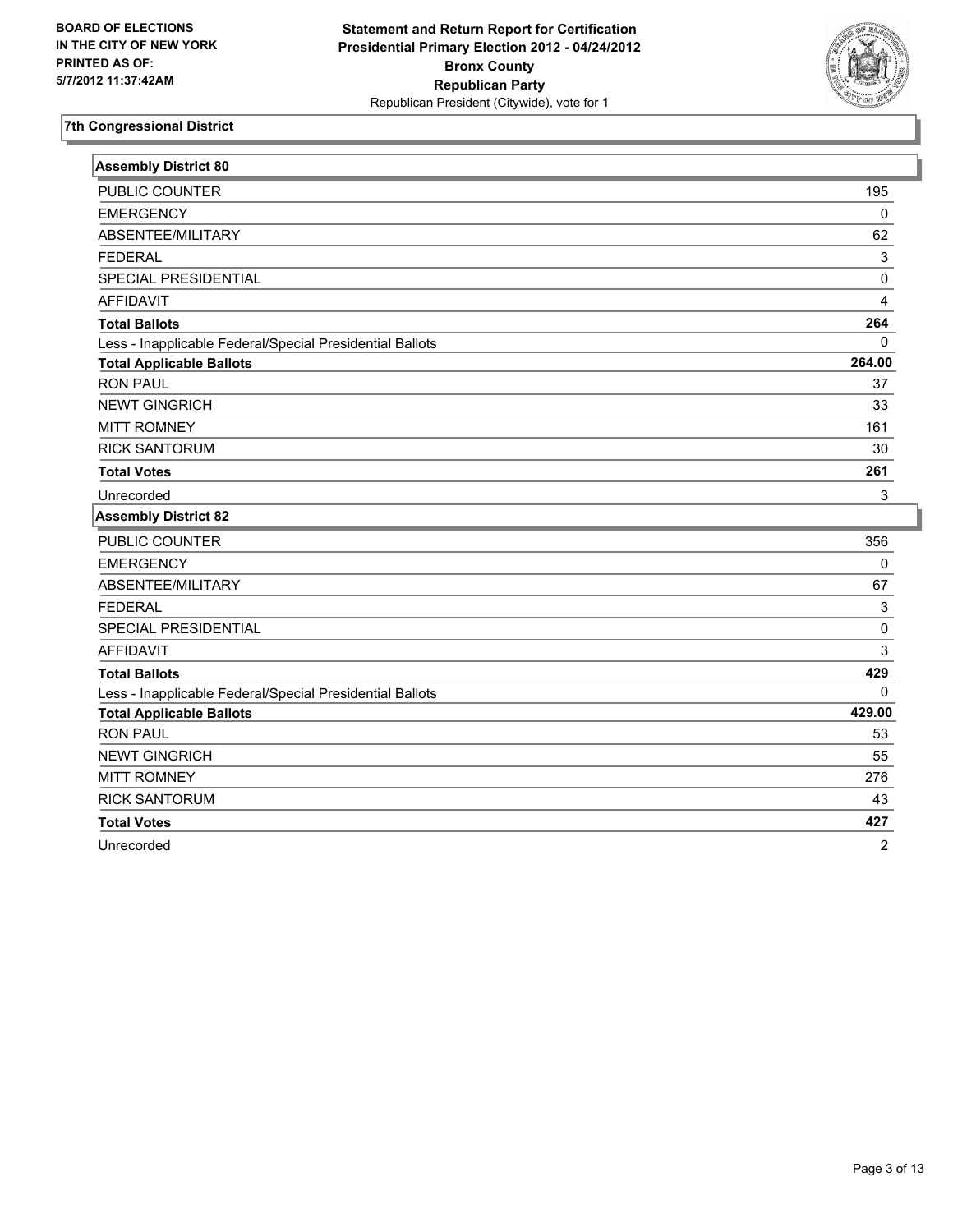

I

| <b>Assembly District 83</b>                              |                         |
|----------------------------------------------------------|-------------------------|
| PUBLIC COUNTER                                           | 3                       |
| <b>EMERGENCY</b>                                         | $\mathsf 0$             |
| ABSENTEE/MILITARY                                        | 0                       |
| <b>FFDFRAL</b>                                           | $\mathbf 0$             |
| SPECIAL PRESIDENTIAL                                     | 0                       |
| <b>AFFIDAVIT</b>                                         | $\pmb{0}$               |
| <b>Total Ballots</b>                                     | $\mathbf{3}$            |
| Less - Inapplicable Federal/Special Presidential Ballots | 0                       |
| <b>Total Applicable Ballots</b>                          | 3.00                    |
| <b>RON PAUL</b>                                          | 1                       |
| <b>NEWT GINGRICH</b>                                     | 0                       |
| <b>MITT ROMNEY</b>                                       | 1                       |
| <b>RICK SANTORUM</b>                                     | 0                       |
| <b>Total Votes</b>                                       | $\overline{\mathbf{2}}$ |
| Unrecorded                                               | 1                       |
| <b>Assembly District 84</b>                              |                         |
| PUBLIC COUNTER                                           | 0                       |
| <b>EMERGENCY</b>                                         | 0                       |
| ABSENTEE/MILITARY                                        | 0                       |
| <b>FEDERAL</b>                                           | 0                       |
| SPECIAL PRESIDENTIAL                                     | 0                       |
| <b>AFFIDAVIT</b>                                         | 0                       |
| <b>Total Ballots</b>                                     | 0                       |
| Less - Inapplicable Federal/Special Presidential Ballots | $\Omega$                |
| <b>Total Applicable Ballots</b>                          | 0.00                    |
| <b>RON PAUL</b>                                          | 0                       |
| <b>NEWT GINGRICH</b>                                     | $\pmb{0}$               |
| <b>MITT ROMNEY</b>                                       | 0                       |
| <b>RICK SANTORUM</b>                                     | 0                       |
| <b>Total Votes</b>                                       | 0                       |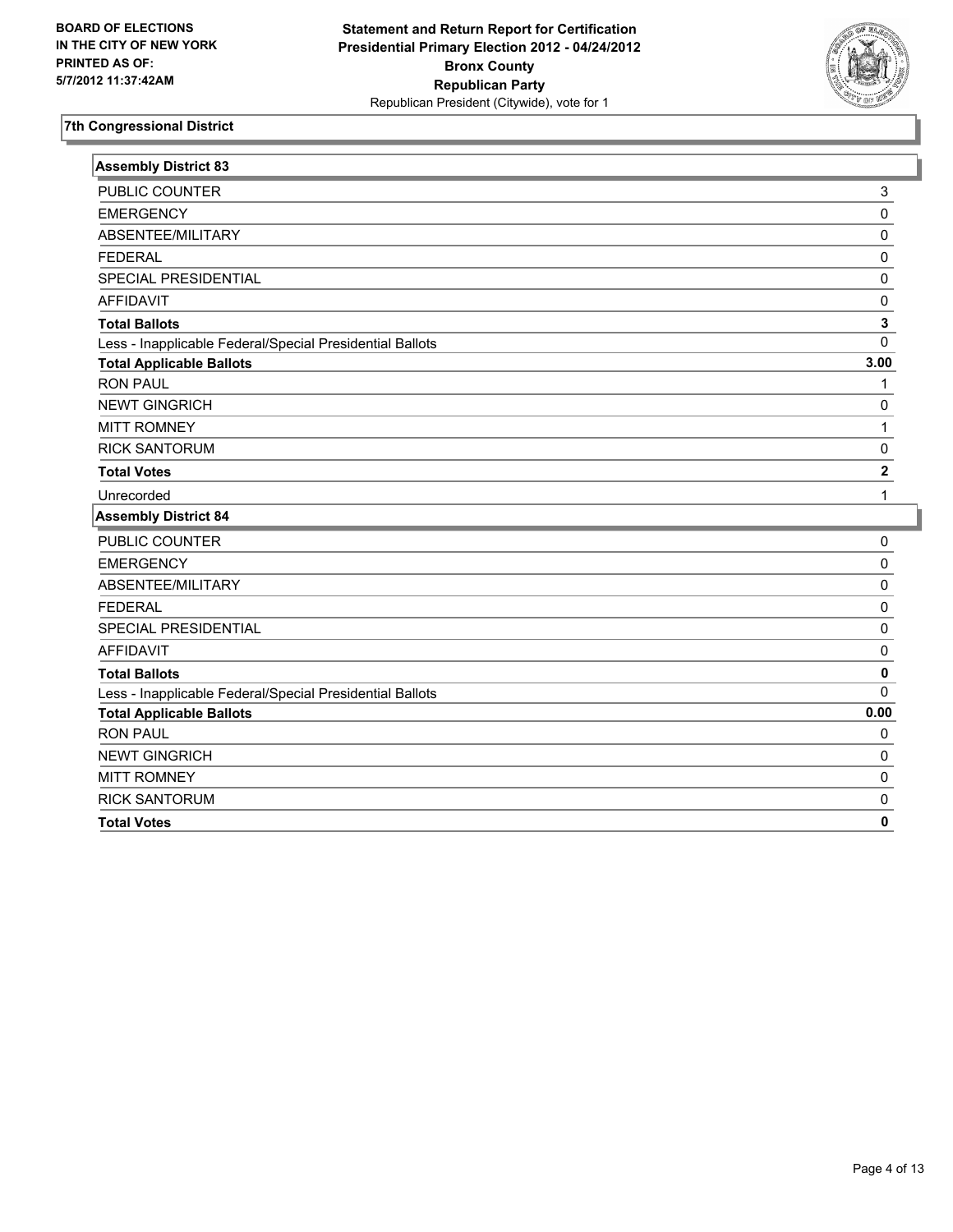

| <b>Assembly District 85</b>                              |                         |
|----------------------------------------------------------|-------------------------|
| PUBLIC COUNTER                                           | 21                      |
| <b>EMERGENCY</b>                                         | 0                       |
| ABSENTEE/MILITARY                                        | $\overline{\mathbf{4}}$ |
| <b>FEDERAL</b>                                           | $\mathbf{1}$            |
| SPECIAL PRESIDENTIAL                                     | 0                       |
| <b>AFFIDAVIT</b>                                         | 0                       |
| <b>Total Ballots</b>                                     | 26                      |
| Less - Inapplicable Federal/Special Presidential Ballots | 0                       |
| <b>Total Applicable Ballots</b>                          | 26.00                   |
| <b>RON PAUL</b>                                          | $\overline{7}$          |
| <b>NEWT GINGRICH</b>                                     | 4                       |
| <b>MITT ROMNEY</b>                                       | 9                       |
| <b>RICK SANTORUM</b>                                     | $\overline{4}$          |
| <b>Total Votes</b>                                       | 24                      |
| Unrecorded                                               | 2                       |
| <b>Total for 7th Congressional District-Bronx County</b> |                         |
| PUBLIC COUNTER                                           | 673                     |
| <b>EMERGENCY</b>                                         | 0                       |
| ABSENTEE/MILITARY                                        | 145                     |
| <b>FEDERAL</b>                                           | 11                      |
| SPECIAL PRESIDENTIAL                                     | 0                       |
| <b>AFFIDAVIT</b>                                         | 8                       |
| <b>Total Ballots</b>                                     | 837                     |
| Less - Inapplicable Federal/Special Presidential Ballots | $\Omega$                |
| <b>Total Applicable Ballots</b>                          | 837.00                  |
| <b>RON PAUL</b>                                          | 118                     |
| <b>NEWT GINGRICH</b>                                     | 103                     |
| <b>MITT ROMNEY</b>                                       | 514                     |
| <b>RICK SANTORUM</b>                                     | 92                      |
| <b>Total Votes</b>                                       | 827                     |
| Unrecorded                                               | 10                      |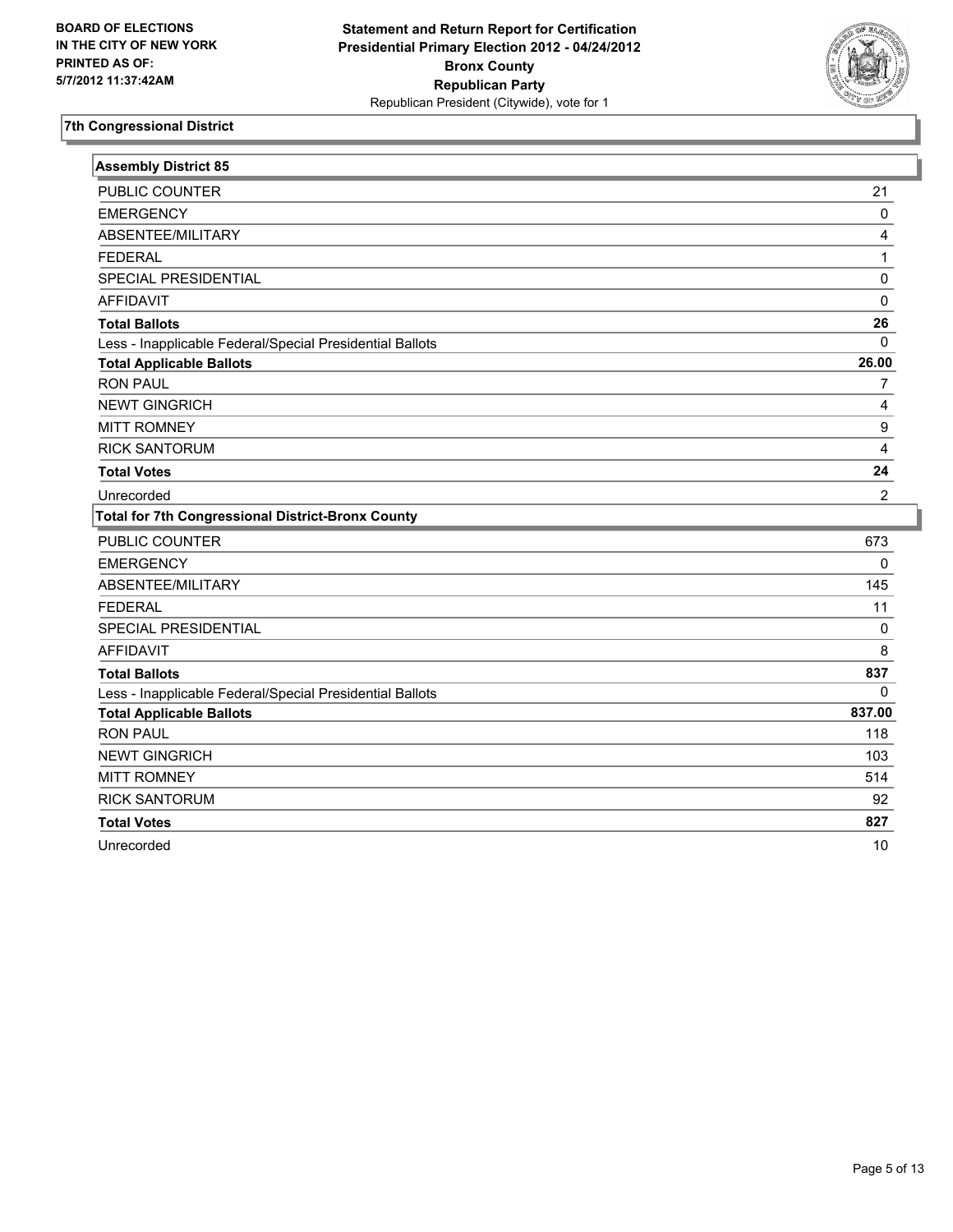

I

| <b>Assembly District 76</b>                              |                |
|----------------------------------------------------------|----------------|
| <b>PUBLIC COUNTER</b>                                    | 4              |
| <b>EMERGENCY</b>                                         | $\pmb{0}$      |
| ABSENTEE/MILITARY                                        | $\overline{c}$ |
| <b>FEDERAL</b>                                           | $\overline{2}$ |
| SPECIAL PRESIDENTIAL                                     | $\pmb{0}$      |
| <b>AFFIDAVIT</b>                                         | 0              |
| <b>Total Ballots</b>                                     | 8              |
| Less - Inapplicable Federal/Special Presidential Ballots | $\mathbf 0$    |
| <b>Total Applicable Ballots</b>                          | 8.00           |
| <b>RON PAUL</b>                                          | $\overline{2}$ |
| <b>NEWT GINGRICH</b>                                     | $\mathbf 0$    |
| <b>MITT ROMNEY</b>                                       | 4              |
| <b>RICK SANTORUM</b>                                     | 1              |
| <b>Total Votes</b>                                       | $\overline{7}$ |
| Unrecorded                                               | $\mathbf 1$    |
| <b>Assembly District 77</b>                              |                |
| PUBLIC COUNTER                                           | 52             |
| <b>EMERGENCY</b>                                         | $\pmb{0}$      |
| ABSENTEE/MILITARY                                        | 10             |
| <b>FEDERAL</b>                                           | $\overline{2}$ |
| SPECIAL PRESIDENTIAL                                     | $\pmb{0}$      |
| <b>AFFIDAVIT</b>                                         | $\mathbf 0$    |
| <b>Total Ballots</b>                                     | 64             |
| Less - Inapplicable Federal/Special Presidential Ballots | $\mathbf{0}$   |
| <b>Total Applicable Ballots</b>                          | 64.00          |
| <b>RON PAUL</b>                                          | 16             |
| <b>NEWT GINGRICH</b>                                     | 2              |
| <b>MITT ROMNEY</b>                                       | 33             |
| <b>RICK SANTORUM</b>                                     | 6              |
| <b>Total Votes</b>                                       | 57             |
| Unrecorded                                               | $\overline{7}$ |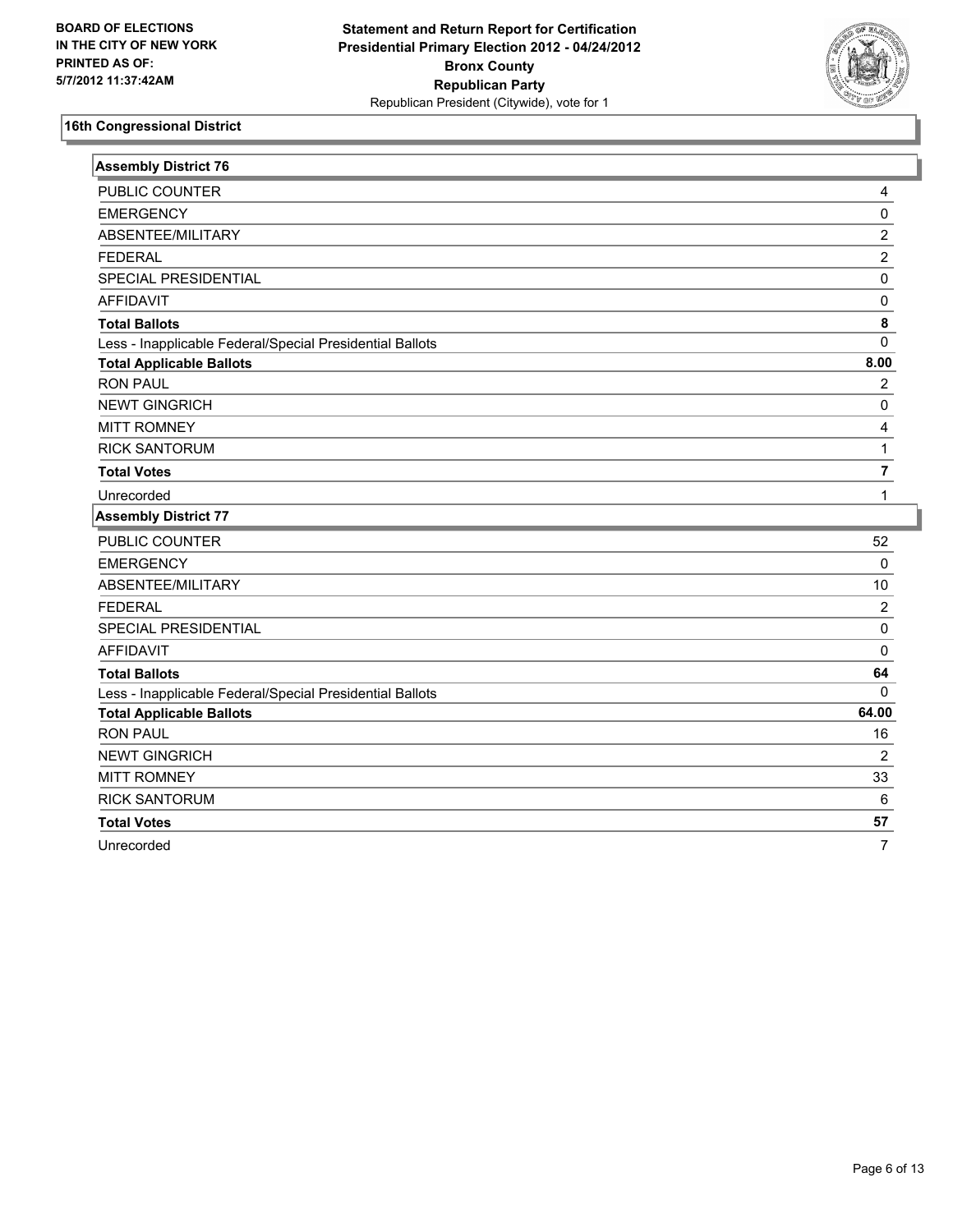

| Assembly District 78                                     |                  |
|----------------------------------------------------------|------------------|
| PUBLIC COUNTER                                           | 40               |
| <b>EMERGENCY</b>                                         | 0                |
| ABSENTEE/MILITARY                                        | 9                |
| <b>FEDERAL</b>                                           | 3                |
| SPECIAL PRESIDENTIAL                                     | $\mathsf 0$      |
| <b>AFFIDAVIT</b>                                         | 1                |
| <b>Total Ballots</b>                                     | 53               |
| Less - Inapplicable Federal/Special Presidential Ballots | $\Omega$         |
| <b>Total Applicable Ballots</b>                          | 53.00            |
| <b>RON PAUL</b>                                          | 10               |
| <b>NEWT GINGRICH</b>                                     | $\,6\,$          |
| <b>MITT ROMNEY</b>                                       | 33               |
| <b>RICK SANTORUM</b>                                     | $\overline{4}$   |
| <b>Total Votes</b>                                       | 53               |
| <b>Assembly District 79</b>                              |                  |
| PUBLIC COUNTER                                           | 40               |
| <b>EMERGENCY</b>                                         | 0                |
| ABSENTEE/MILITARY                                        | $\boldsymbol{9}$ |
| <b>FEDERAL</b>                                           | $\mathbf 1$      |
| SPECIAL PRESIDENTIAL                                     | $\mathbf 0$      |
| <b>AFFIDAVIT</b>                                         | $\mathbf 0$      |
| <b>Total Ballots</b>                                     | 50               |
| Less - Inapplicable Federal/Special Presidential Ballots | $\Omega$         |
| <b>Total Applicable Ballots</b>                          | 50.00            |
| <b>RON PAUL</b>                                          | 13               |
| <b>NEWT GINGRICH</b>                                     | 4                |
| <b>MITT ROMNEY</b>                                       | 21               |
| <b>RICK SANTORUM</b>                                     | $\overline{7}$   |
| <b>Total Votes</b>                                       | 45               |
|                                                          |                  |

Unrecorded 5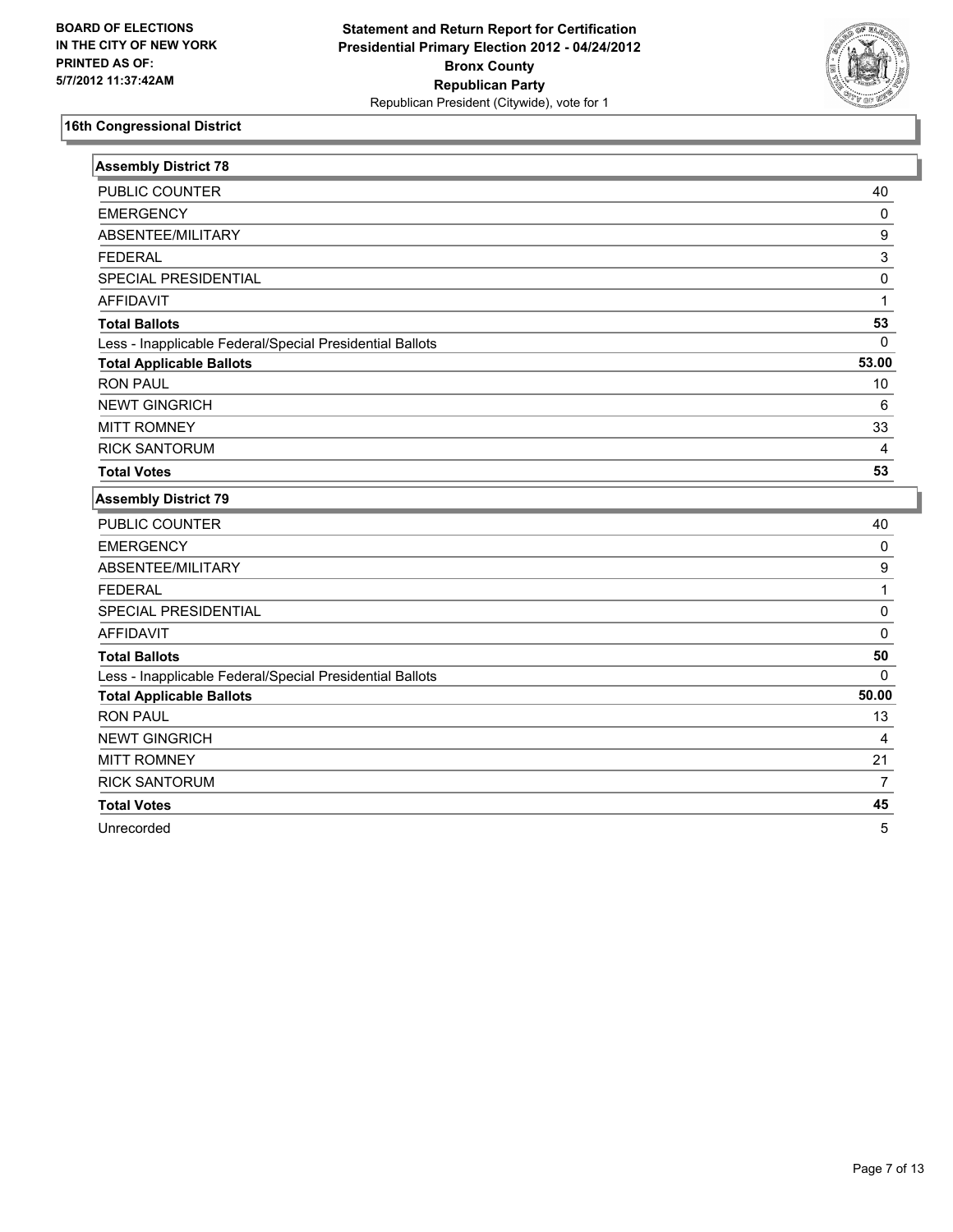

| <b>Assembly District 84</b>                              |                |
|----------------------------------------------------------|----------------|
| <b>PUBLIC COUNTER</b>                                    | 50             |
| <b>EMERGENCY</b>                                         | $\overline{2}$ |
| ABSENTEE/MILITARY                                        | $\overline{5}$ |
| <b>FEDERAL</b>                                           | $\pmb{0}$      |
| SPECIAL PRESIDENTIAL                                     | $\mathsf 0$    |
| <b>AFFIDAVIT</b>                                         | $\mathbf{1}$   |
| <b>Total Ballots</b>                                     | 58             |
| Less - Inapplicable Federal/Special Presidential Ballots | $\mathbf 0$    |
| <b>Total Applicable Ballots</b>                          | 58.00          |
| <b>RON PAUL</b>                                          | 11             |
| <b>NEWT GINGRICH</b>                                     | 4              |
| <b>MITT ROMNEY</b>                                       | 34             |
| <b>RICK SANTORUM</b>                                     | $\overline{7}$ |
| <b>Total Votes</b>                                       | 56             |
| Unrecorded                                               | $\overline{2}$ |
| <b>Assembly District 85</b>                              |                |
| PUBLIC COUNTER                                           | 13             |
| <b>EMERGENCY</b>                                         | $\mathsf 0$    |
| ABSENTEE/MILITARY                                        | $\overline{2}$ |
| <b>FEDERAL</b>                                           | $\pmb{0}$      |
| SPECIAL PRESIDENTIAL                                     | $\pmb{0}$      |
| <b>AFFIDAVIT</b>                                         | 1              |
| <b>Total Ballots</b>                                     | 16             |
| Less - Inapplicable Federal/Special Presidential Ballots | $\mathbf 0$    |
| <b>Total Applicable Ballots</b>                          | 16.00          |
| <b>RON PAUL</b>                                          | 4              |
| <b>NEWT GINGRICH</b>                                     | 1              |
| <b>MITT ROMNEY</b>                                       | 11             |
| <b>RICK SANTORUM</b>                                     | $\mathbf 0$    |
| <b>Total Votes</b>                                       | 16             |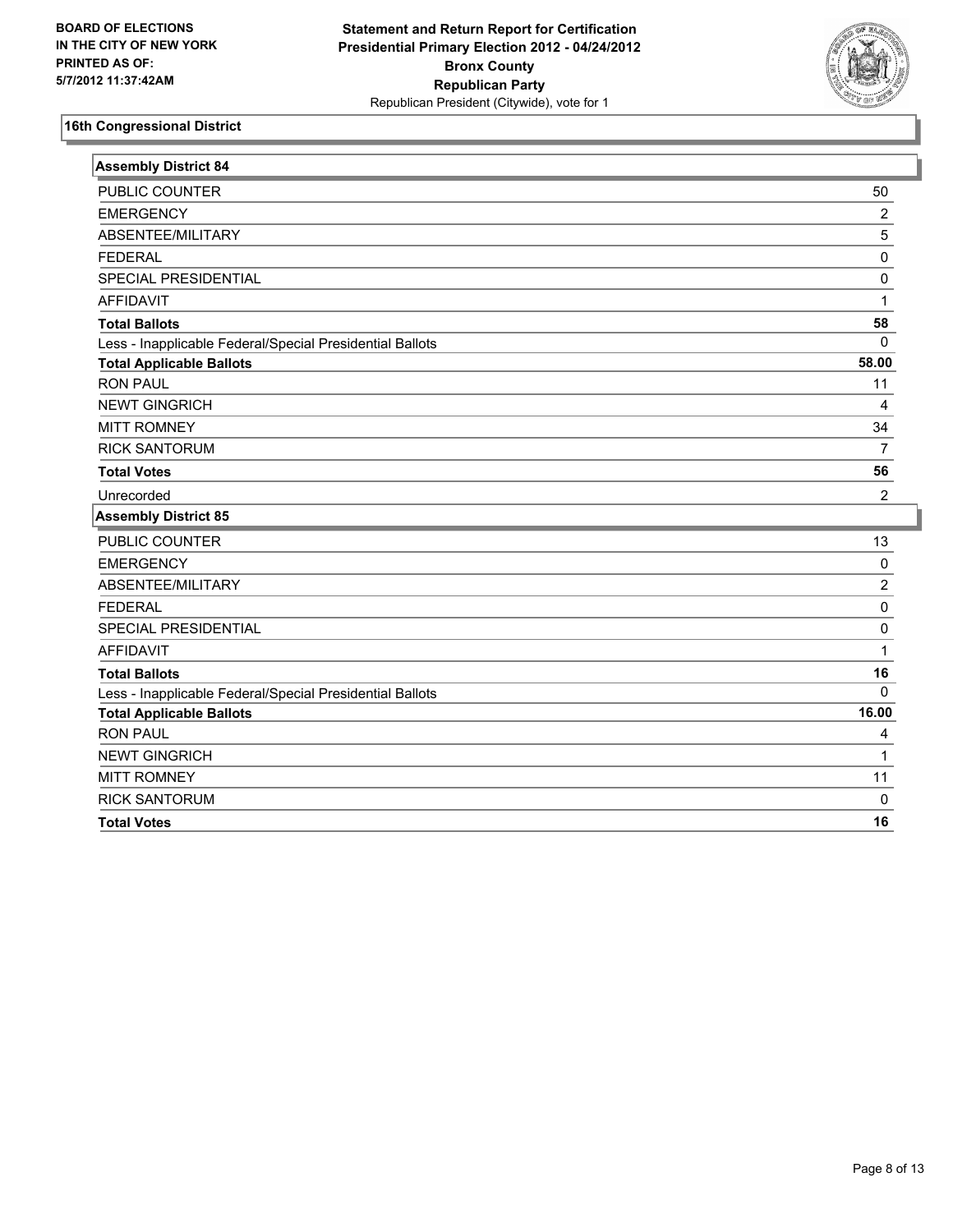

| <b>Assembly District 86</b>                               |                |
|-----------------------------------------------------------|----------------|
| PUBLIC COUNTER                                            | 24             |
| <b>EMERGENCY</b>                                          | 0              |
| ABSENTEE/MILITARY                                         | 11             |
| <b>FEDERAL</b>                                            | 0              |
| <b>SPECIAL PRESIDENTIAL</b>                               | 0              |
| <b>AFFIDAVIT</b>                                          | 1              |
| <b>Total Ballots</b>                                      | 36             |
| Less - Inapplicable Federal/Special Presidential Ballots  | $\mathbf{0}$   |
| <b>Total Applicable Ballots</b>                           | 36.00          |
| <b>RON PAUL</b>                                           | 8              |
| <b>NEWT GINGRICH</b>                                      | 9              |
| <b>MITT ROMNEY</b>                                        | 15             |
| <b>RICK SANTORUM</b>                                      | $\overline{2}$ |
| <b>Total Votes</b>                                        | 34             |
| Unrecorded                                                | $\overline{2}$ |
|                                                           |                |
| <b>Total for 16th Congressional District-Bronx County</b> |                |
| PUBLIC COUNTER                                            | 223            |
| <b>EMERGENCY</b>                                          | $\overline{2}$ |
| ABSENTEE/MILITARY                                         | 48             |
| <b>FEDERAL</b>                                            | 8              |
| SPECIAL PRESIDENTIAL                                      | 0              |
| <b>AFFIDAVIT</b>                                          | 4              |
| <b>Total Ballots</b>                                      | 285            |
| Less - Inapplicable Federal/Special Presidential Ballots  | 0              |
| <b>Total Applicable Ballots</b>                           | 285.00         |
| <b>RON PAUL</b>                                           | 64             |
| <b>NEWT GINGRICH</b>                                      | 26             |
| <b>MITT ROMNEY</b>                                        | 151            |
| <b>RICK SANTORUM</b>                                      | 27             |
| <b>Total Votes</b>                                        | 268            |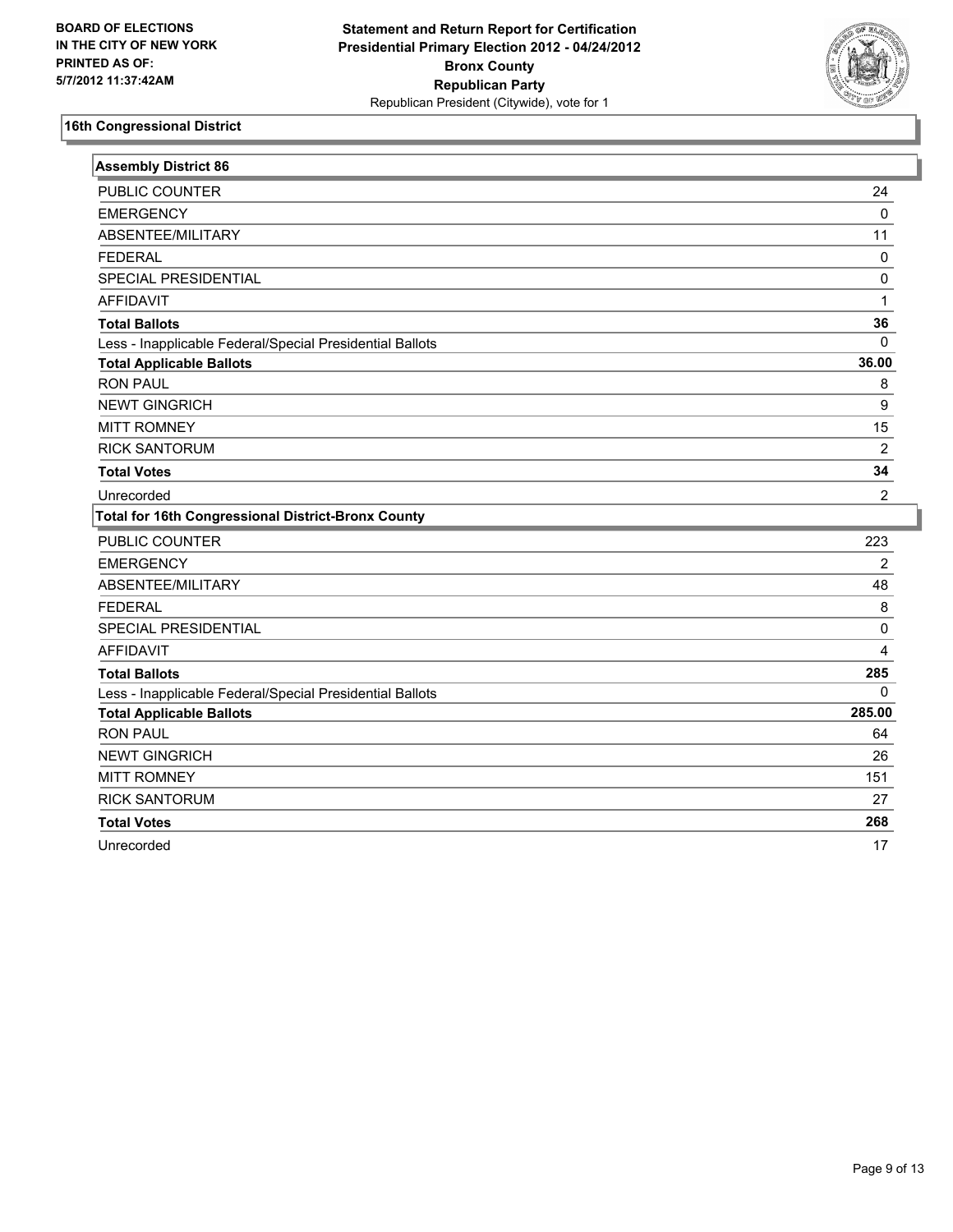

| <b>Assembly District 78</b>                              |                  |
|----------------------------------------------------------|------------------|
| PUBLIC COUNTER                                           | 56               |
| <b>EMERGENCY</b>                                         | $\pmb{0}$        |
| ABSENTEE/MILITARY                                        | $\boldsymbol{9}$ |
| <b>FEDERAL</b>                                           | $\overline{2}$   |
| SPECIAL PRESIDENTIAL                                     | 0                |
| <b>AFFIDAVIT</b>                                         | $\mathbf{1}$     |
| <b>Total Ballots</b>                                     | 68               |
| Less - Inapplicable Federal/Special Presidential Ballots | $\Omega$         |
| <b>Total Applicable Ballots</b>                          | 68.00            |
| <b>RON PAUL</b>                                          | 9                |
| <b>NEWT GINGRICH</b>                                     | $\boldsymbol{9}$ |
| <b>MITT ROMNEY</b>                                       | 40               |
| <b>RICK SANTORUM</b>                                     | 8                |
| <b>Total Votes</b>                                       | 66               |
| Unrecorded                                               | $\overline{2}$   |
| <b>Assembly District 80</b>                              |                  |
| PUBLIC COUNTER                                           | 52               |
| <b>EMERGENCY</b>                                         | $\mathbf 0$      |
| ABSENTEE/MILITARY                                        | 4                |
| <b>FEDERAL</b>                                           | $\mathbf 0$      |
| SPECIAL PRESIDENTIAL                                     | 0                |
| <b>AFFIDAVIT</b>                                         | $\mathbf{1}$     |
| <b>Total Ballots</b>                                     | 57               |
| Less - Inapplicable Federal/Special Presidential Ballots | 0                |
| <b>Total Applicable Ballots</b>                          | 57.00            |
| <b>RON PAUL</b>                                          | 11               |
| <b>NEWT GINGRICH</b>                                     | 10               |
| <b>MITT ROMNEY</b>                                       | 31               |
| <b>RICK SANTORUM</b>                                     | 5                |
| <b>Total Votes</b>                                       | 57               |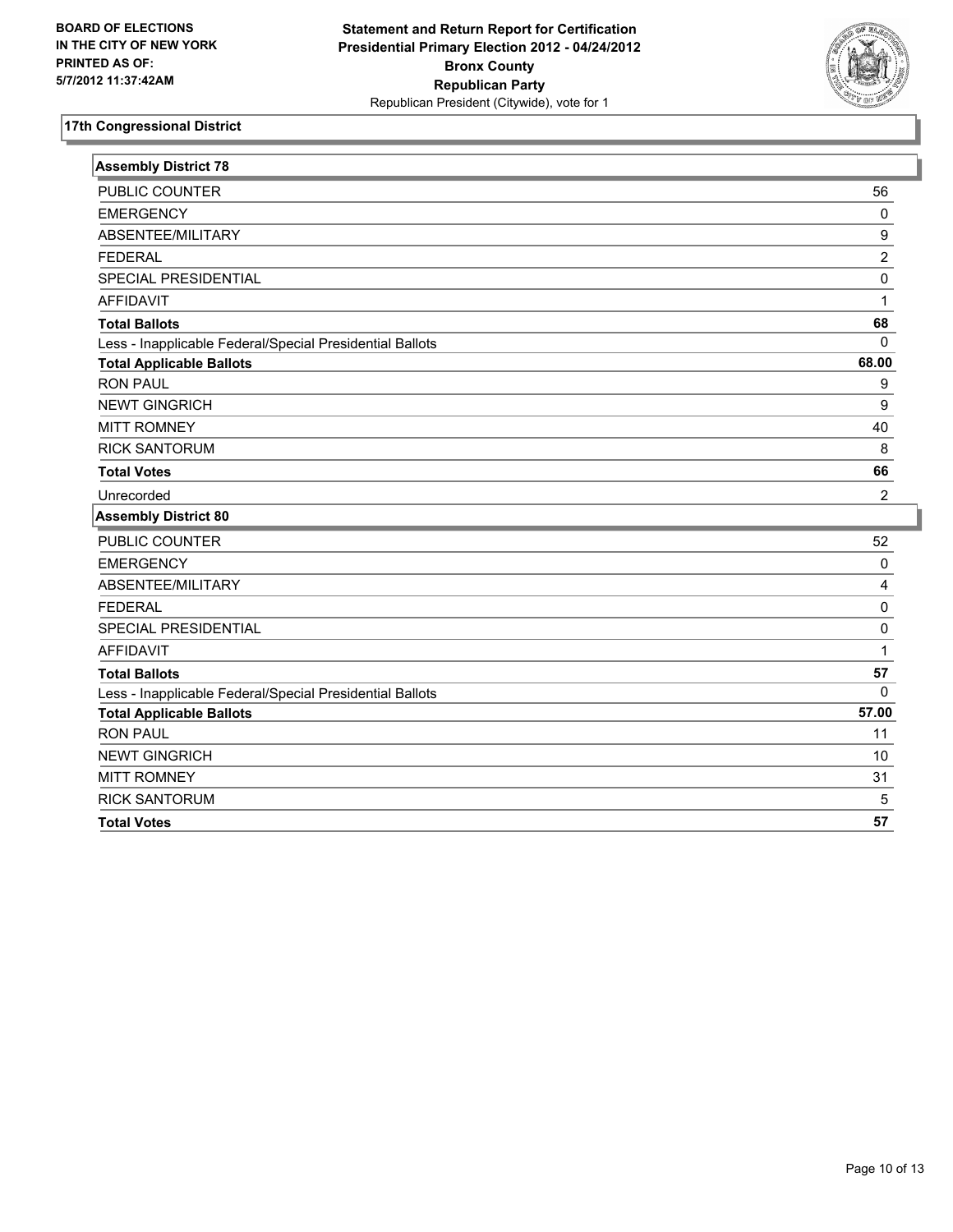

| <b>Assembly District 81</b>                              |             |
|----------------------------------------------------------|-------------|
| PUBLIC COUNTER                                           | 317         |
| <b>EMERGENCY</b>                                         | $\mathbf 0$ |
| ABSENTEE/MILITARY                                        | 56          |
| <b>FEDERAL</b>                                           | 10          |
| SPECIAL PRESIDENTIAL                                     | 0           |
| <b>AFFIDAVIT</b>                                         | 8           |
| <b>Total Ballots</b>                                     | 391         |
| Less - Inapplicable Federal/Special Presidential Ballots | $\mathbf 0$ |
| <b>Total Applicable Ballots</b>                          | 391.00      |
| <b>RON PAUL</b>                                          | 39          |
| <b>NEWT GINGRICH</b>                                     | 44          |
| <b>MITT ROMNEY</b>                                       | 269         |
| <b>RICK SANTORUM</b>                                     | 36          |
| <b>Total Votes</b>                                       | 388         |
| Unrecorded                                               | 3           |
| <b>Assembly District 82</b>                              |             |
| PUBLIC COUNTER                                           | 1           |
| <b>EMERGENCY</b>                                         | 0           |
| ABSENTEE/MILITARY                                        | 0           |
| <b>FEDERAL</b>                                           | $\pmb{0}$   |
| SPECIAL PRESIDENTIAL                                     | 0           |
| <b>AFFIDAVIT</b>                                         | 0           |
| <b>Total Ballots</b>                                     | 1           |
| Less - Inapplicable Federal/Special Presidential Ballots | $\Omega$    |
| <b>Total Applicable Ballots</b>                          | 1.00        |
| <b>RON PAUL</b>                                          | 0           |
| <b>NEWT GINGRICH</b>                                     | 0           |
| <b>MITT ROMNEY</b>                                       | 1           |
| <b>RICK SANTORUM</b>                                     | $\pmb{0}$   |
| <b>Total Votes</b>                                       | 1           |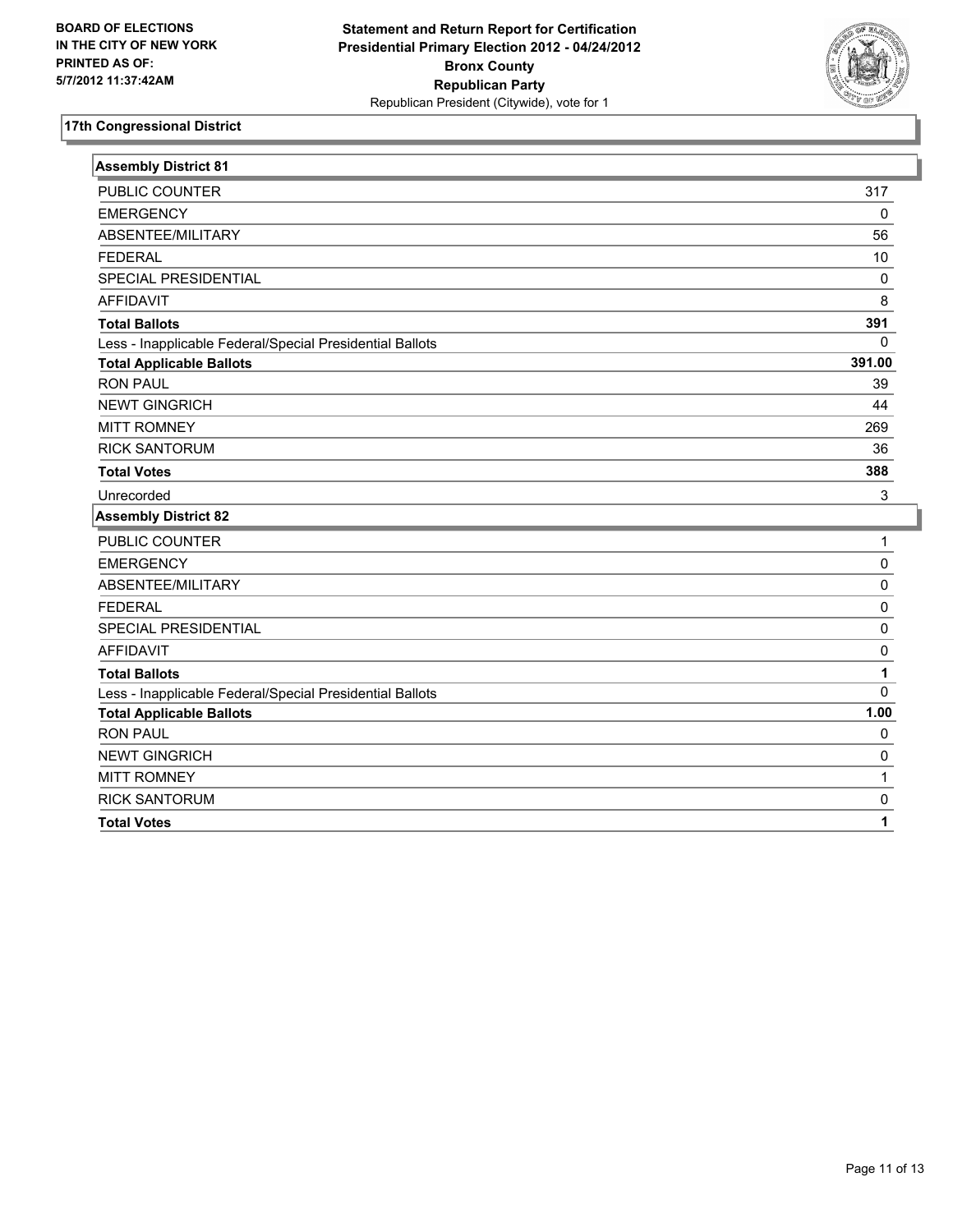

| <b>Assembly District 83</b>                               |                |
|-----------------------------------------------------------|----------------|
| PUBLIC COUNTER                                            | 33             |
| <b>EMERGENCY</b>                                          | $\mathbf 0$    |
| ABSENTEE/MILITARY                                         | $\,6\,$        |
| <b>FEDERAL</b>                                            | $\overline{2}$ |
| SPECIAL PRESIDENTIAL                                      | $\pmb{0}$      |
| <b>AFFIDAVIT</b>                                          | $\overline{2}$ |
| <b>Total Ballots</b>                                      | 43             |
| Less - Inapplicable Federal/Special Presidential Ballots  | $\mathbf{0}$   |
| <b>Total Applicable Ballots</b>                           | 43.00          |
| <b>RON PAUL</b>                                           | 13             |
| <b>NEWT GINGRICH</b>                                      | 5              |
| <b>MITT ROMNEY</b>                                        | 19             |
| <b>RICK SANTORUM</b>                                      | $\sqrt{3}$     |
| <b>Total Votes</b>                                        | 40             |
| Unrecorded                                                | 3              |
|                                                           |                |
| <b>Total for 17th Congressional District-Bronx County</b> |                |
| PUBLIC COUNTER                                            | 459            |
| <b>EMERGENCY</b>                                          | $\pmb{0}$      |
| ABSENTEE/MILITARY                                         | 75             |
| <b>FEDERAL</b>                                            | 14             |
| SPECIAL PRESIDENTIAL                                      | $\mathbf 0$    |
| <b>AFFIDAVIT</b>                                          | 12             |
| <b>Total Ballots</b>                                      | 560            |
| Less - Inapplicable Federal/Special Presidential Ballots  | $\Omega$       |
| <b>Total Applicable Ballots</b>                           | 560.00         |
| <b>RON PAUL</b>                                           | 72             |
| <b>NEWT GINGRICH</b>                                      | 68             |
| <b>MITT ROMNEY</b>                                        | 360            |
| <b>RICK SANTORUM</b>                                      | 52             |
| <b>Total Votes</b>                                        | 552            |